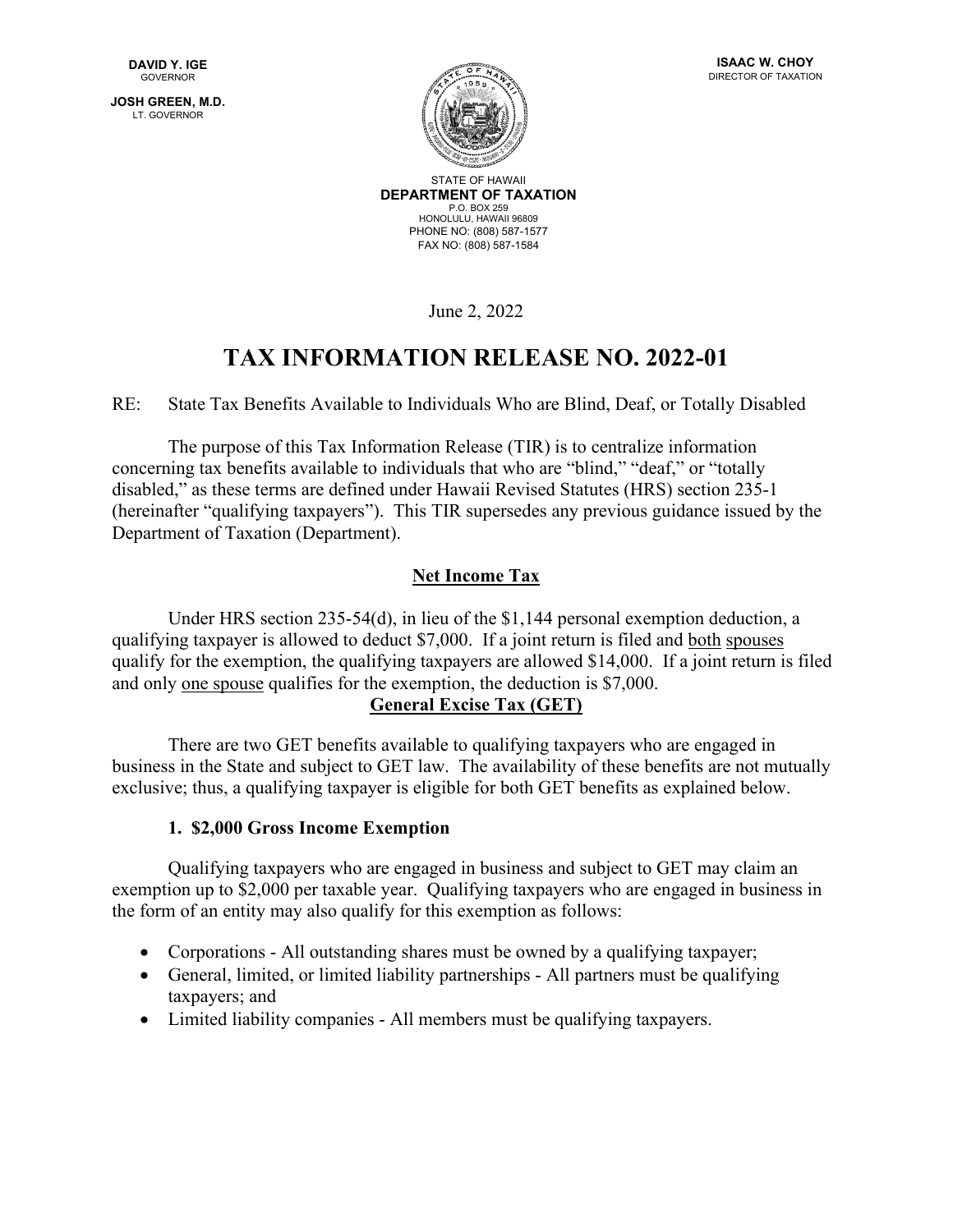Tax Information Release No. 2022-01 June 2, 2022 Page 2 of 9

#### **2. Wholesale GET Rate**

In addition to the \$2,000 a year gross income exemption discussed above, HRS section 237-17 imposes GET on qualifying taxpayers at the wholesale rate of one-half of one percent.

#### **Qualifications**

The categories of "blind," "deaf," and "person totally disabled" discussed in this part are completely separate from each other and have independent requirements. The concepts and rules discussed in each section only apply to section in which they are discussed.

## **1. Blind**

As it relates to the tax benefits described above, the term "blind" means a person whose central visual acuity does not exceed 20/200 in the better eye with correcting lenses, or whose visual acuity is greater than 20/200 but is accompanied by a limitation in the field of vision such that the widest diameter of the visual field subtends an angle no great than twenty degrees.<sup>[1](#page-1-0)</sup>

## **2. Deaf**

As it relates to the tax benefits described above, the term "deaf" means a person whose average loss in the speech frequencies (500-2000 hertz) in the better ear is eighty-two decibels, A.S.A., or worse. $2$ 

## **3. Person Totally Disabled**

As it relates to the tax benefits described above, the term "person totally disabled" means a person who is totally and permanently disabled, either physically or mentally, which results in the person's inability to engage in any substantial gainful business or occupation.<sup>[3](#page-1-2)</sup> Whether a person is totally and permanently disabled, and whether the disability results in the person's inability to engage in any substantial gainful business or occupation, is determined by reference to all the factual circumstances.<sup>[4](#page-1-3)</sup> The nature and severity of the disability, the person's education, training, and work experience, and whether social security benefits have been granted or denied are among the factors to consider.<sup>[5](#page-1-4)</sup>

 ""Permanent disability" means a disability that can be expected to result in death or has lasted or can be expected to last for a continuous period of not less than twelve months. The twelve-month requirement is inapplicable when the disability is determined to be a terminal state or where it does actually result in death."[6](#page-1-5) 

<span id="page-1-0"></span><sup>1</sup> Hawaii Revised Statutes (HRS) §235-1.

<span id="page-1-1"></span><sup>2</sup> HRS §235-1.

<span id="page-1-2"></span><sup>3</sup> HRS §235-1.

<span id="page-1-3"></span><sup>4</sup> Hawaii Administrative Rules (HAR) §18-235-1.11(b).

<span id="page-1-4"></span><sup>5</sup> HAR §18-235-1.11(b).

<span id="page-1-5"></span><sup>6</sup> HAR §18-235-1.13.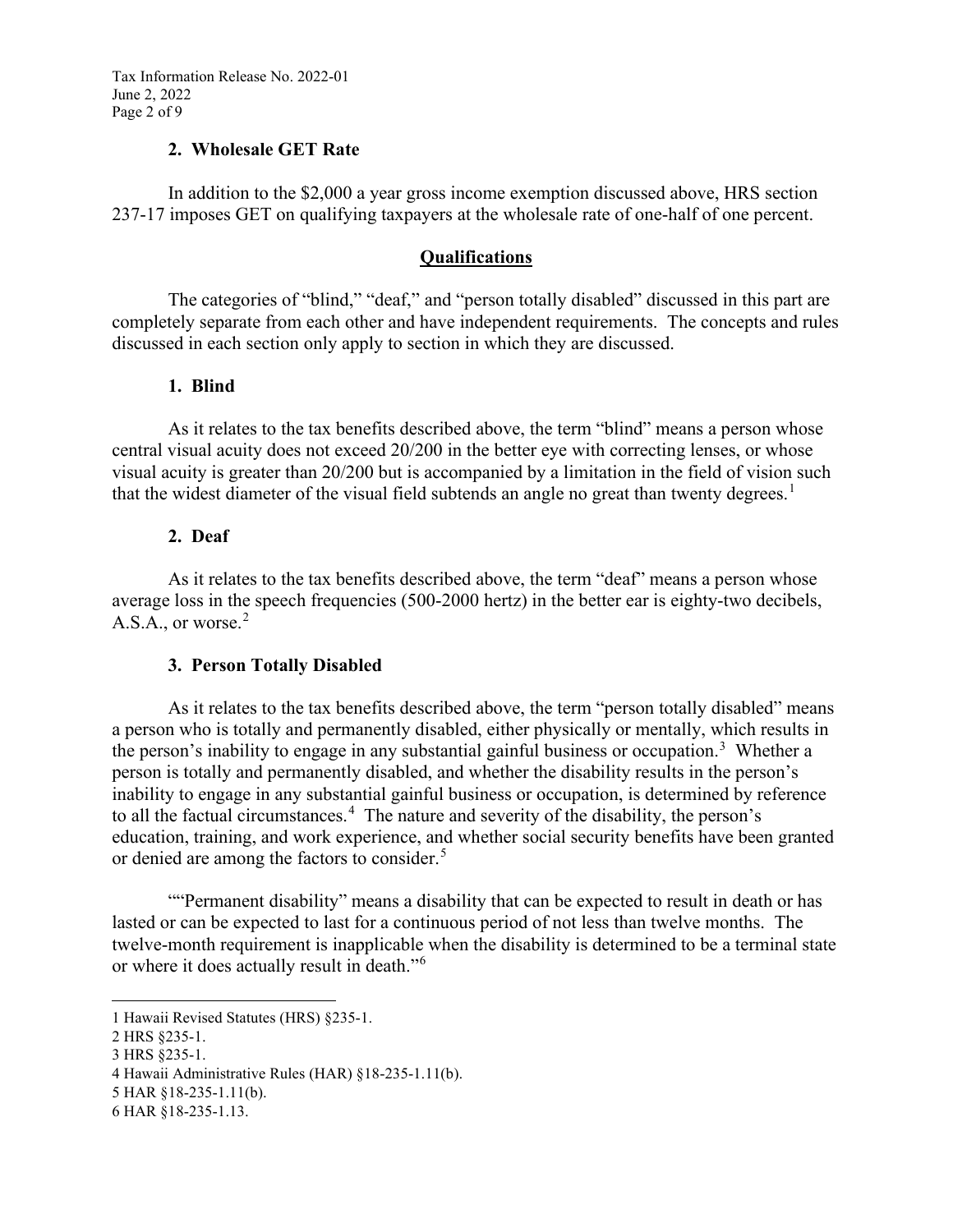Tax Information Release No. 2022-01 June 2, 2022 Page 3 of 9

""Substantial gainful business or occupation" means a business or occupation that is both substantial and gainful. It is substantial if it involves significant physical or mental activity even if the individual works on a part-time basis, does less work, is paid less, or has fewer responsibilities than when the individual worked prior to the disability. The business or occupation is gainful if it is done for monetary consideration or profit."<sup>[7](#page-2-0)</sup> If an individual has \$30,000 or more of earned income in a year, it will be presumed that the individual is engaged in substantial gainful business or occupation.<sup>[8](#page-2-1)</sup>

"Earned income" includes wages, salaries, tips, business interest income, other employment compensation, and gross earnings from self-employment for the taxable year unless gross earnings for the taxable year are less than \$60,000, in which case all net earnings from self-employment are included in earned income in lieu of gross income<sup>[9](#page-2-2)</sup> from self-employment. For purposes of this analysis, all business entities, such as corporations, partnerships, and limited liability companies, are deemed disregarded. Earned income does not include interest, dividends, capital gains, pensions, or deferred compensation. <sup>[10](#page-2-3)</sup> When a joint return is filed and only one of the spouses is disabled, only the disabled spouse's earned income is measured.<sup>[11](#page-2-4)</sup>

As stated above, the terms "permanent disability," "substantial gainful business or occupation," and "earned income" only apply to the category of "person totally disabled." For examples that illustrate the rules regarding "substantial gainful business or occupation" and "earned income," please see HAR section 18-235-1.14.

## **Certification Requirements**

#### **1. Blind**

A qualified ophthalmologist or qualified optometrist must certify on Form N-172 that the individual was examined and that they meet the definition of "blind" under HRS section 235-1.

#### **2. Deaf**

A qualified otolaryngologist or a licensed audiologist under HRS chapter 468E must certify on Form N-172 that the individual was examined and that they meet the definition of "deaf" under HRS section 235-1.

#### **3. Person Totally Disabled**

Certification that an individual is a "person totally disabled" as the term is defined under HRS section 235-1 must be performed by a:

<span id="page-2-0"></span><sup>7</sup> HAR §18-235-1.14(a).

<span id="page-2-1"></span><sup>8</sup> HAR §18-235-1.14(b).

<span id="page-2-2"></span><sup>9</sup> HRS §235-1.

<span id="page-2-3"></span><sup>10</sup> HAR §18-235-1.14(c).

<span id="page-2-4"></span><sup>11</sup> HAR §18-235-1.14(d).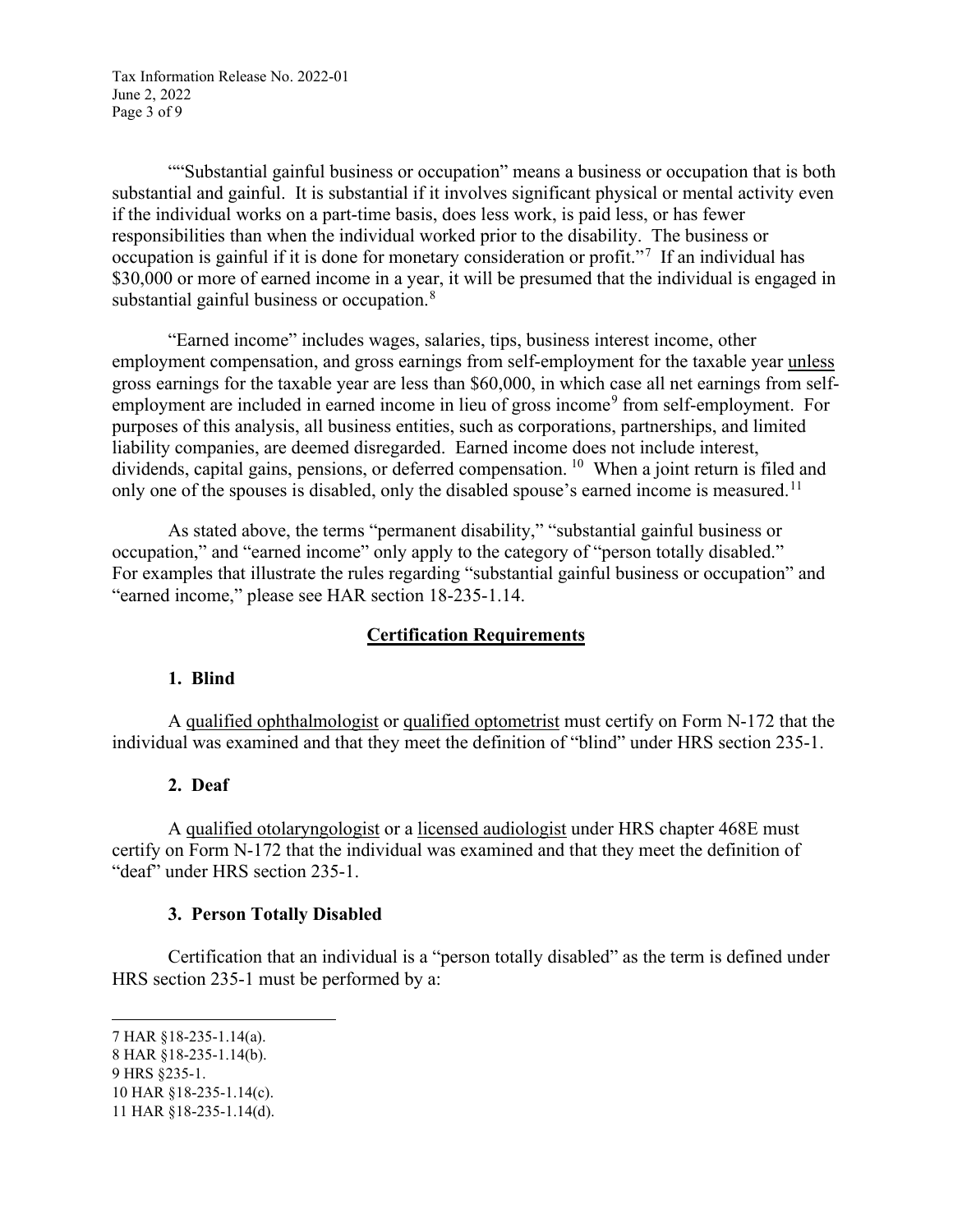Tax Information Release No. 2022-01 June 2, 2022 Page 4 of 9

- Physician or osteopathic physician licensed under HRS chapter 453;
- Qualified out-of-state physician who is currently licensed to practice in the state in which the physician resides; or
- Commissioned medical officer in the United States Army, Navy Marine Corps, or Public Health Service, engaged in the discharge of the officer's official duty.

This certification requires a medical determination that the individual is totally disabled (physically or mentally), that the disability is permanent, and that the total and permanent disability results in the individual being unable to engage in any substantial gainful business or occupation.[12](#page-3-0)

# **Submission of Certification (Form N-172)**

 The original Form N-172 and one copy must be filed with the Department prior to filing any tax return on which one of the tax benefits discussed in this TIR may be claimed. Corporations, partnerships, or limited liability companies, all of whose shareholders, partners, or members are qualifying taxpayers, are to submit all Forms N-172 at one time. Please see the Instructions to Form N-172 for detailed submission information,

Should there be any questions regarding the benefits discussed in this TIR, please contact the Technical Section by telephone at (808) 587-1577 or by email at tax.rules.office@hawaii.gov.

> ISAAC W. CHOY Director of Taxation

Attachment: HAR §§18-235-1.11 to 1.15

<span id="page-3-0"></span>12 HAR §18-235-1.12(a).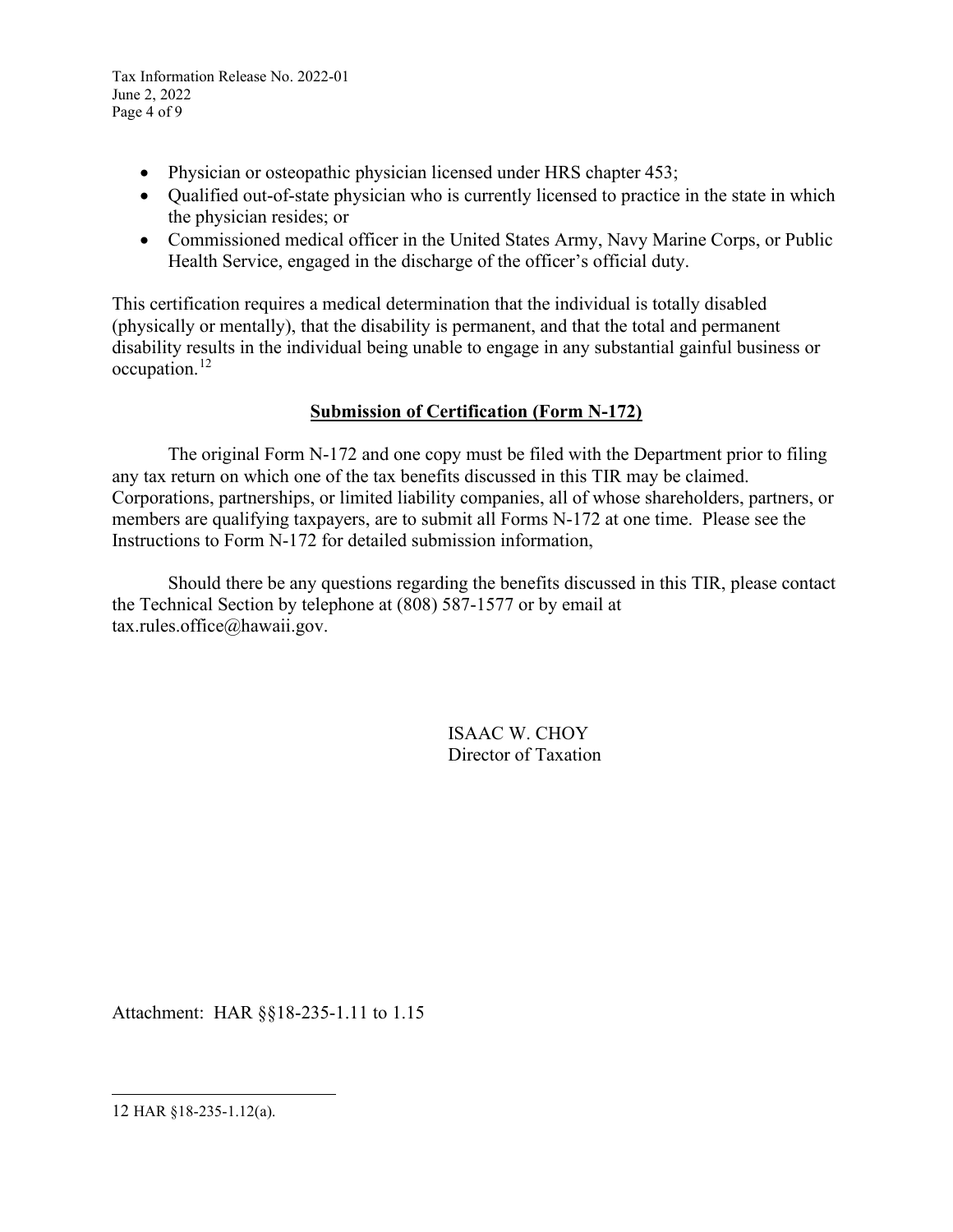## **HAWAII ADMINISTRATIVE RULES SECTIONS 18-235-1.11 TO 1.15**

**§18-235-1.11** "Person totally disabled", defined. (a) "Person totally disabled" means:

- (1) A person who is totally and permanently disabled, either physically or mentally; and
- (2) Is unable to engage in any substantial gainful business or occupation because of that disability.

(b) Whether a person is totally and permanently disabled and whether the disability results in the person's inability to engage in any substantial gainful business or occupation is determined by reference to all the factual circumstances. Among the factors considered are:

- (1) The nature and severity of the disability;
- (2) The person's education, training, and work experience; and
- (3) Whether social security benefits have been granted or denied. [Eff 2/16/82; am 9/3/94; am and ren §18-235- 1.11 8/28/98] (Auth: HRS §§231-3(9), 235-118) (Imp: HRS §§235-1, 237- 17, 237-24(13))

**§18-235-1.12** "Person totally disabled", certification of. (a) The disability of a person claiming to be totally disabled must be certified in a three-step process:

- (1) There must be a medical determination that the person is totally disabled, either physically or mentally;
- (2) The disability must be permanent; and<br>(3) There must be a determination that the
- There must be a determination that the permanent and total disability results in the person's inability to engage in any substantial gainful business or occupation.
- (b) The disability shall be certified by:
- 
- (1) A physician licensed under chapters 453, HRS;<br>(2) A qualified out-of-state physician who is cur A qualified out-of-state physician who is currently licensed to practice in the state in which the physician resides; or
- (3) A commissioned medical officer with the United States Army, Navy, Marine Corps, or Public Health Service, engaged in the discharge of one's official duty.

(c) Certification shall be on form N-172, as prescribed by the department of taxation. [Eff  $2/16/82$ ; am  $9/3/94$ ; am and ren §18-235-1.12 8/28/98] (Auth: HRS §§231-3(9), 235-118) (Imp: HRS §§235-1, 237-17, 237- 24(13))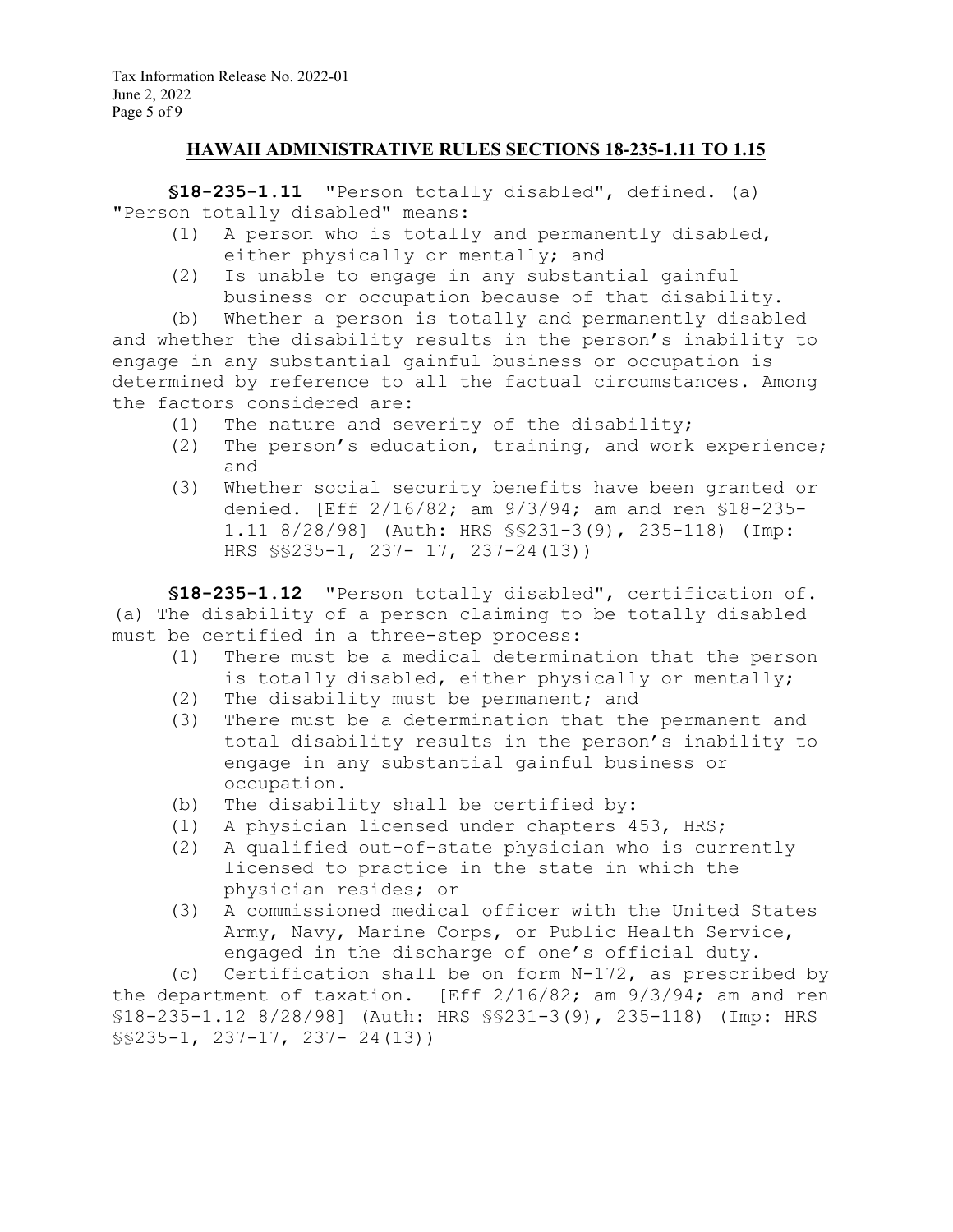Tax Information Release No. 2022-01 June 2, 2022 Page 6 of 9

**§18-235-1.13 "Permanent disability", defined.** "Permanent disability" means a disability that can be expected to result in death or has lasted or can be expected to last for a continuous period of not less than twelve months. The twelve-month requirement is inapplicable when the disability is determined to be a terminal state or where it does actually result in death. [Eff 2/16/82; am 9/3/94; am and ren §18-235-1.13 8/28/98] (Auth: HRS §§231-3(9), 235-118) (Imp: HRS §§235-1, 237-17, 237-24(13))

**§18-235-1.14 "Substantial gainful business or occupation", defined.** (a) As used in this chapter, "substantial gainful business or occupation" means a business or occupation that is both substantial and gainful. It is substantial if it involves significant physical or mental activity even if the individual works on a part-time basis, does less work, is paid less, or has fewer responsibilities than when the individual worked prior to the disability. The business or occupation is gainful if it is done for monetary consideration or profit.

(b) It shall be presumed that an individual whose earned income is greater than \$30,000 for the taxable year is engaged in a substantial gainful business or occupation.

**Example 1:** Taxpayer retires from employment on disability that is total and permanent. After retirement, Taxpayer accepts another job and Taxpayer's earned income is greater than \$30,000 for the taxable year. Taxpayer is engaged in a substantial gainful business or occupation because Taxpayer's earned income is greater than \$30,000 for the taxable year.

**Example 2:** Taxpayer retires as a teacher on disability that is total and permanent. Taxpayer begins babysitting children and selling items. Taxpayer's earned income from these two businesses is greater than \$30,000 for the taxable year. Taxpayer is engaged in a substantial gainful business or occupation because Taxpayer's earned income is greater than \$30,000 for the taxable year.

(c) In the case of husband and wife filing a return jointly and only one of the spouses is disabled, only the disabled spouse's earned income is measured.

**Example 1:** A and B file a joint income tax return. Only A is disabled. A's earned income is less than \$25,000 for the taxable year. B's earned income is greater than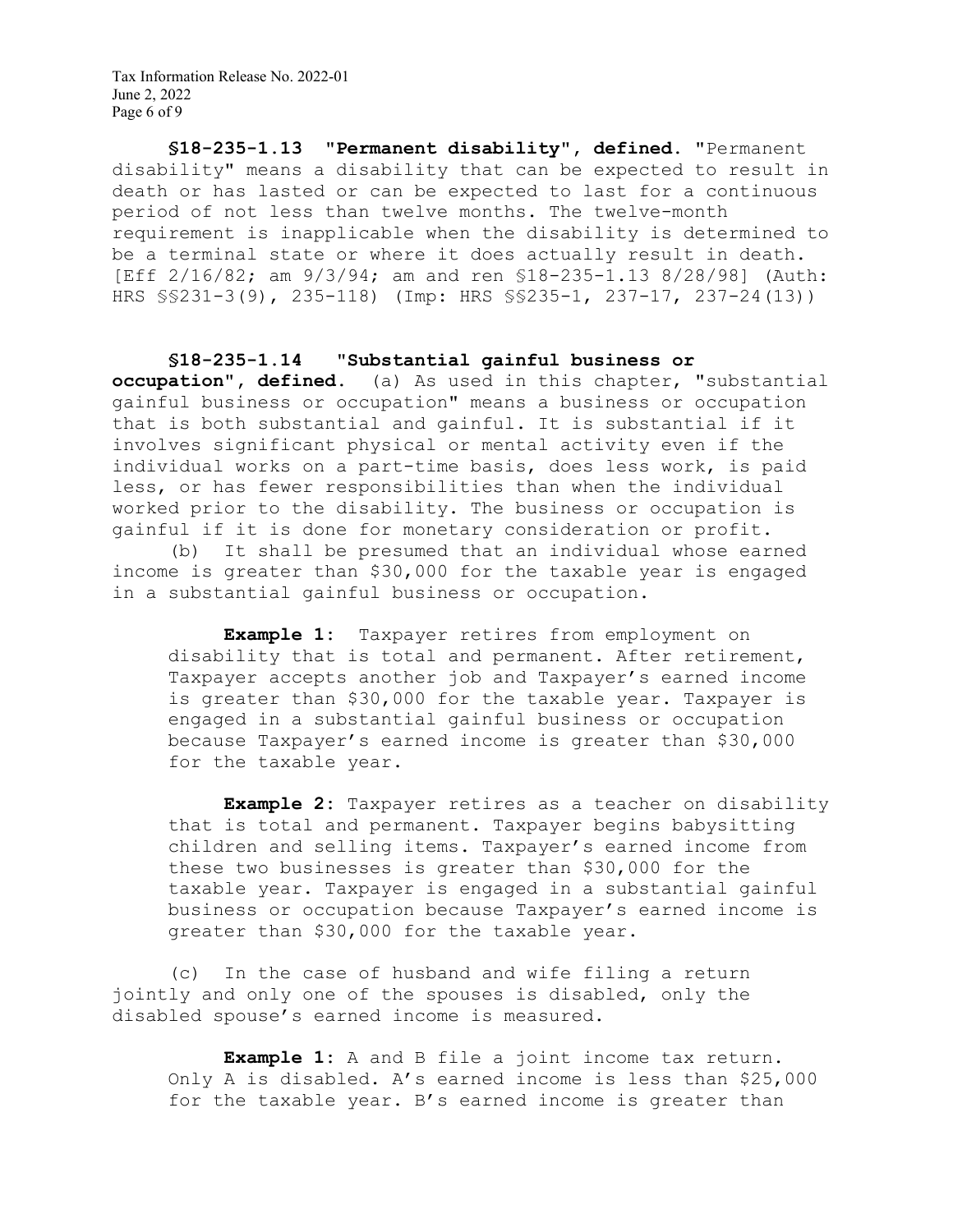Tax Information Release No. 2022-01 June 2, 2022 Page 7 of 9

> \$30,000 for the taxable year. For purposes of determining whether an individual is engaged in a "substantial gainful business or occupation," only the disabled spouse's earned income is measured when a joint tax return is filed. A is not engaged in a substantial gainful business or occupation because A's earned income is less than \$30,000 for the taxable year.

(d) For purposes of this section, earned income includes wages, salaries, tips, business interest income, other employment compensation, and gross earnings from self-employment for the taxable year unless gross earnings for the taxable year are less than \$60,000, in which case all net earnings from selfemployment are included in earned income in lieu of gross earnings from self-employment. For purposes of this subsection, all entities shall be disregarded. Earned income does not include interest, dividends, capital gains, pensions, or deferred compensation.

**Example 1:** Taxpayer retires on disability that is total and permanent and receives an insurance settlement. Taxpayer does not engage in any other employment. The insurance settlement is invested and Taxpayer receives \$35,000 in interest, dividends, and capital gains during the taxable year. Taxpayer is not engaged in a substantial gainful business or occupation because earned income does not include interest, dividends, and capital gains.

**Example 2:** Taxpayer works for wages and receives \$20,000 in wages for the taxable year. Taxpayer also has net earnings from self-employment of \$8,000 and gross earnings from self-employment of \$75,000 for the taxable year. Taxpayer has earned income of \$95,000 for the taxable year and is engaged in a substantial gainful business or occupation because earned income includes the \$20,000 in wages and \$75,000 of gross earnings from self-employment.

**Example 3:** Taxpayer has gross earnings from selfemployment of \$60,000 for the taxable year. Taxpayer is engaged in a substantial gainful business or occupation because earned income includes the \$60,000 of gross earnings from self-employment.

**Example 4:** Taxpayer has gross earnings from selfemployment of \$59,999 and net earnings from self-employment of \$30,000 for the taxable year. Taxpayer has earned income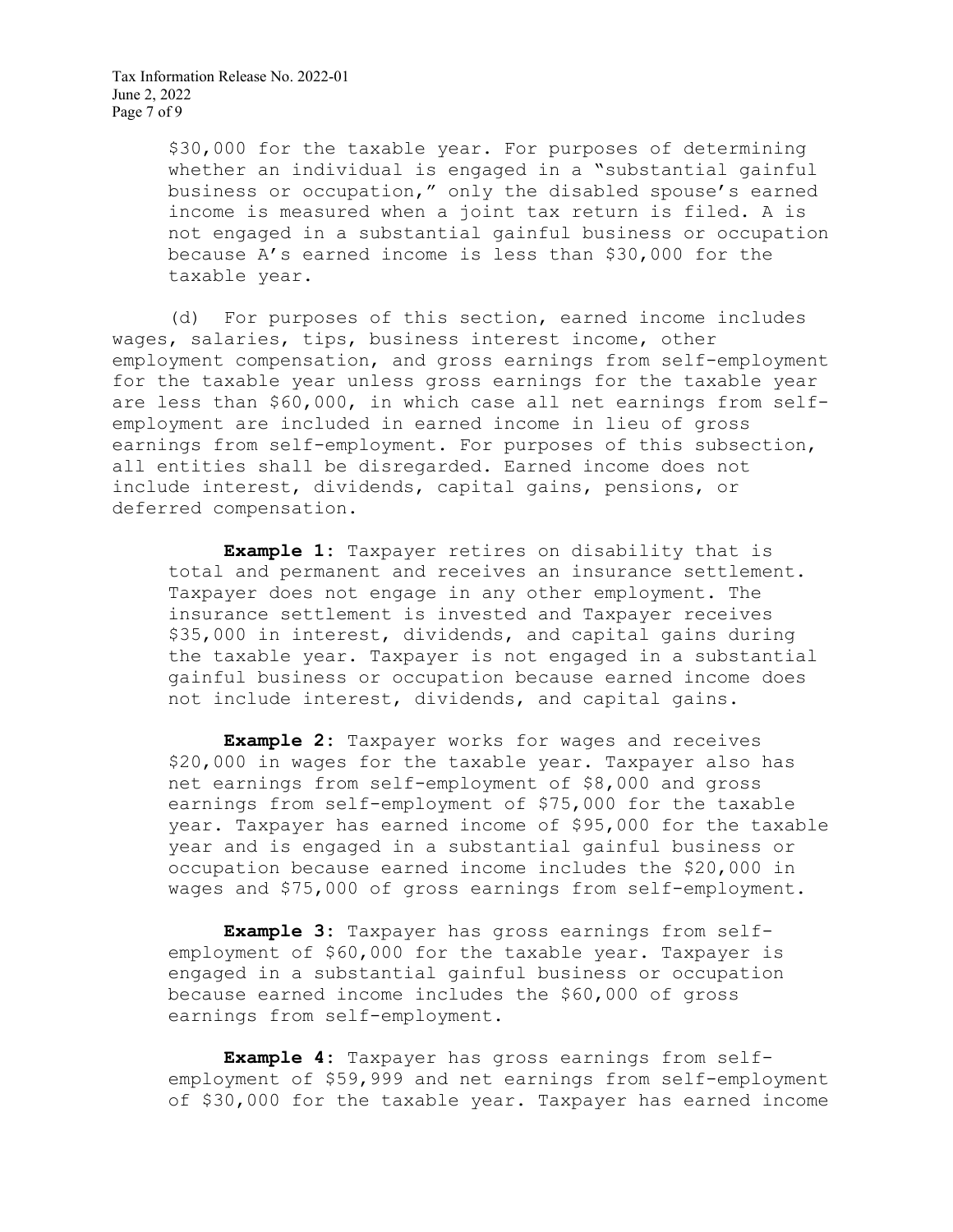Tax Information Release No. 2022-01 June 2, 2022 Page 8 of 9

> of \$30,000 for the taxable year and is not engaged in a substantial gainful business or occupation. Taxpayer's earned income includes net earnings from self-employment because gross earnings from self- employment are less than \$60,000 for the taxable year.

**Example 5:** Taxpayer works for wages and receives \$10,000 in wages for the taxable year. Taxpayer also has gross earnings from self-employment of \$59,999 and net earnings from self-employment of \$25,000 for the taxable year. Taxpayer has earned income of \$35,000 for the taxable year and is engaged in a substantial gainful business or occupation because earned income includes the \$10,000 of wages and the \$25,000 of net earnings from self-employment.

**Example 6:** Taxpayer has structured her business as a C corporation for which she is sole shareholder. The corporation has gross earnings of \$75,000 for the taxable year. Taxpayer earns no wages, but the corporation pays taxpayer a dividend of \$25,000 for the taxable year. Taxpayer has earned income of \$75,000 for the taxable year and is engaged in a substantial gainful business or occupation because earned income includes the \$75,000 of gross income earned by her corporation. Entities such as corporations are disregarded for purposes of determining Taxpayer's earned income. [Eff 2/16/82; am 9/3/94; am and ren §18-235-1.14 8/28/98; am 4/20/19] (Auth: HRS §231-3(9) (Imp: HRS §235-1)

(e) The presumption with respect to the \$30,000 earned income limitation set forth in subsection (b) is applicable to all totally and permanently disabled persons, including the following:

- (1) A person who lost or is born without both feet at or before the ankle;
- (2) A person who lost or is born without both hands at or above the wrist;
- (3) A person who lost or is born without one hand and one foot;
- (4) A person who has an injury or defect resulting in permanent and complete paralysis of both legs or both arms or one leg and one arm; or
- (5) A person who has an injury or defect resulting in incurable imbecility or mental illness.